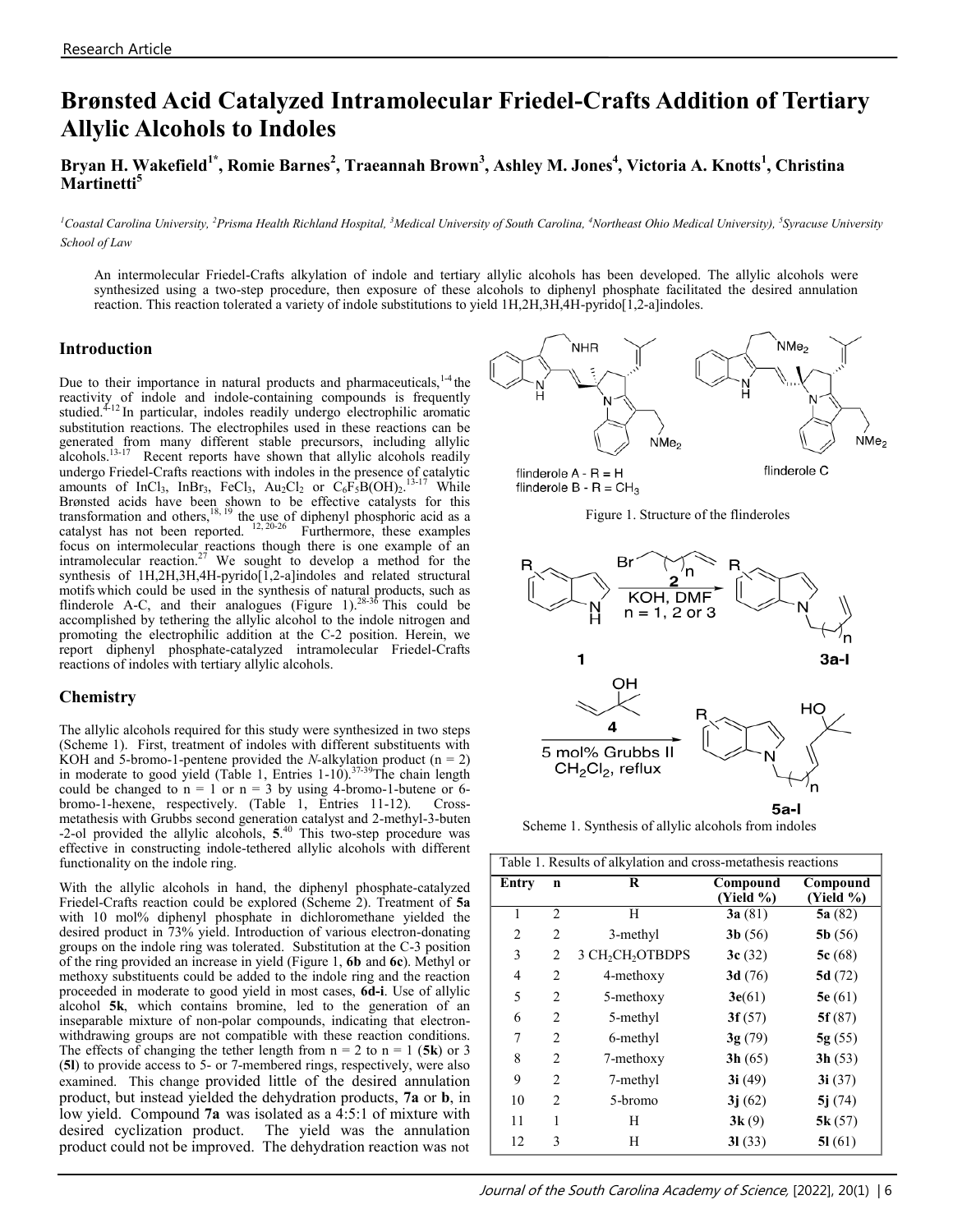

Scheme 2. Brønsted Acid catalyzed intramolecular Friedel-Crafts Addition



 $7a^c$ , 34%

7b, 31%

Figure 2. Products from the Friedel-Crafts Addition. Reaction time 8 h<sup>b</sup> 10% dehydration product isolated <sup>c</sup> 1:4.5 Ratio of **6**:**7**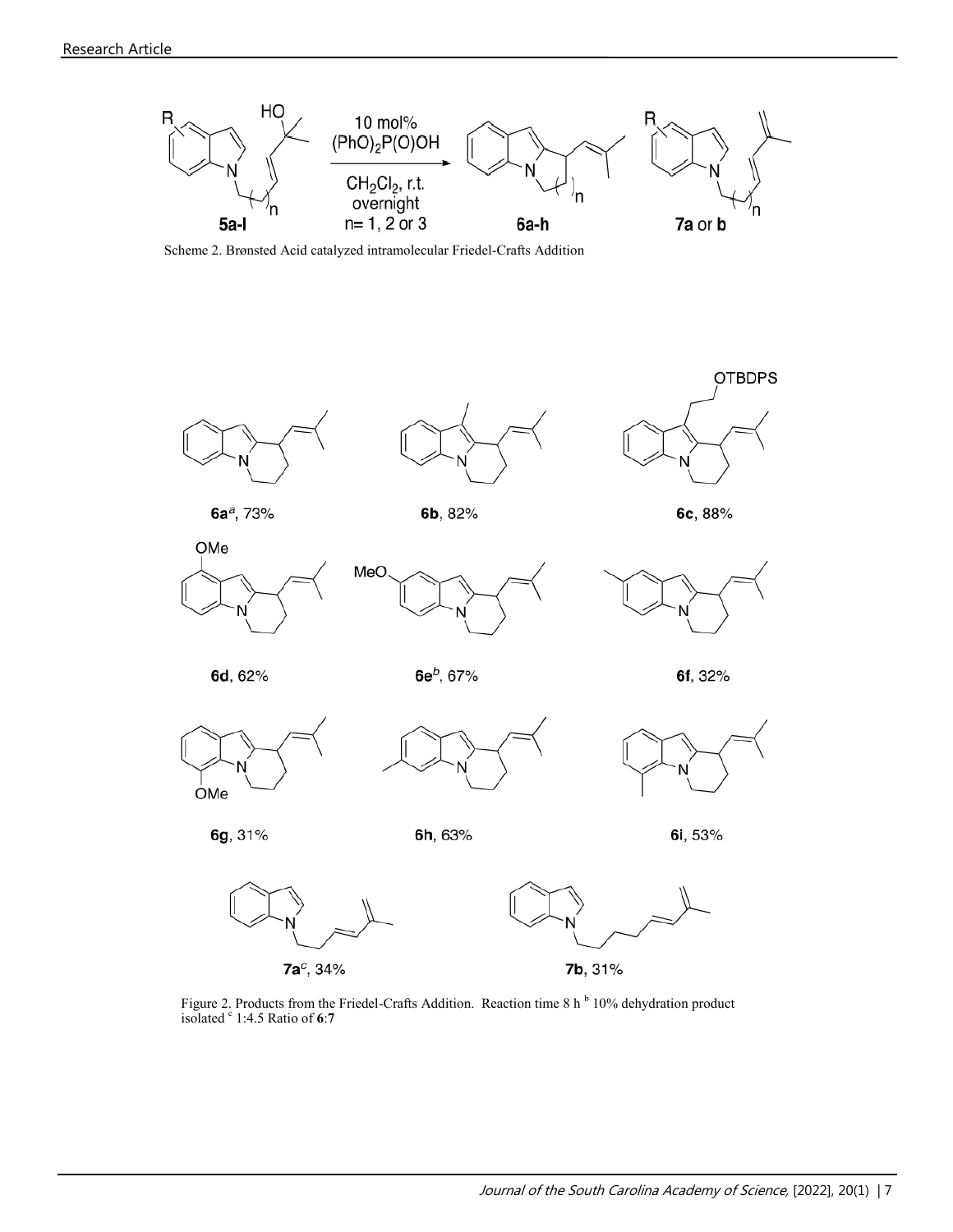unique to  $n = 1$  and 3 tether lengths and was isolated in a 10% yield in the synthesis of **6e**. This elimination results from slow cyclization of **5k**  and **5l**. Overall, the reaction proceeds in good to moderate yield to provide 1H,2H,3H,4H-pyrido[1,2-a]indoles with alkyl and methoxy substituents around the ring.

# **Experimental Methods**

#### **Sample Indole Alkylation Procedures**

3-(2-[(tert-butyldiphenylsilyl)oxy]ethyl)-1-(pent-4-en-1-yl)-1H-indole (3c): To a solution of TBDPS-tryptophol<sup>4c</sup> in 2 mL of DMF was added Hz), 5.59-5.45 (m, 2 H), 4.41 (s, 1 H), 4.31 (t, 2 H,  $J = 7.1$  Hz), 2.65 (s, 32 mg (.57 mmol) of freshly crushed KOH and 86 mg (.57 mmol) of 5 bromo-1-pentene. The mixture was stirred for 24 h then quenched with water, extracted with ether  $(3x)$ . The combined organic layers were washed with brine (3x), dried (MgSO<sub>4</sub>) filtered and concentrated *in vacuo*. The residue was purified by chromatography on  $SiO_2$  (0 $\&5\%$  198 (15), 145 (45), 144 (100), 131(10); HRMS (EI) Calcd for C<sub>17</sub>H<sub>23</sub>NO EtOAc/Hex) to yield **3c** (32%) as a colorless oil: IR (Neat) 3070, 2930, 2856, 1490, 1427 cm<sup>-1</sup>, <sup>1</sup>H NMR (300 MHz, CDCl<sub>3</sub>) d 7.68-7.61 (m, 4 H), 7.44-7.31 (m, 8 H), 7.14 (ddd, 1 H, *J* = 8.3, 7.1, 1.4 Hz), 7.02 (ddd, 1 H,  $J = 7.7$ , 6.9, 0.8 Hz), 6.90 (s, 1 H), 5.79 (dddd, 1 H,  $J = 17.0$ , 10.7, 6.6, 6.6 Hz), 5.04 (dddd, 1 H, *J =* 7.7, 1.4, 1.4, 1.4 Hz), 4.99 (dd, 1 H, *J*  = 1.4, 1.4 Hz), 4.05 (t, 2 H, *J* = 6.9 Hz), 3.92 (t, 2 H, *J* = 7.4 Hz), 3.03 (t, **-1H,2H,3H,4H-pyrido[1,2-a]indole (6c):** To a solution of 20 mg (0.038 2 H, *J* = 7.1 Hz), 2.05 (ddd, 2 H, *J* = 6.9, 6.9, 6.9 Hz), 1.89 (dddd, 2 H, *J*  $= 6.9, 6.9, 6.9, 6.9$  Hz), 1.06 (s, 9 H); <sup>13</sup>C NMR (75 MHz, CDCl<sub>3</sub>) d 137.6, 136.3, 135.8, 134.2, 129.7, 128.3, 127.8, 126.2, 121.4, 119.2, 118.7, 115.7, 111.6, 109.4, 64.7, 45.5, 31.0, 29.4, 28.8, 27.0, 19.4; MS (EI)  $m/z$  (rel intensity) 467 (M<sup>+</sup>, 15), 412 (10), 411 (35), 410 (100), 332 (30), 212 (30), 198 (25), 158 (10), 144 (25), 130 (10); HRMS (EI) Calcd for C31H37NOSi 467.2644, found 467.2635.

**7-methyl-1-(pent-4-en-1-yl)-1H-indole (3i):** To a solution of 500 mg (3.8 mmol) of 7-methylindole in 11 mL of DMF was added 320 mg (5.7 mmol) of freshly crushed KOH and 852 mg (5.7 mmol) of 5-bromo-1 pentene. The mixture was stirred overnight then quenched with water, extracted with ether (3x). The combined organic layers were washed with brine (3x), dried (MgSO<sub>4</sub>), filtered and concentrated *in vacuo*. The residue was purified by chromatography on  $SiO<sub>2</sub> (0@3% EtOAc/$ Hexanes) to yield 375 mg (49% yield) of **3i** as a colorless oil: IR (Neat) 3076, 3047, 2974, 2934, 2866, 1640, 1522 cm-<sup>1</sup> ; <sup>1</sup>H NMR (300 MHz, CDCl3) d 7.49 (d, 1 H, *J* = 7.7 Hz), 7.10-6.90 (m, 3 H), 6.49 (d, 1 H, *J* = 3.3 Hz), 5.83 (dddd, 1 H, *J* = 17.0, 10.1, 6.0, 6.0 Hz), 5.14-5.01 (m, 2 H), 4.35 (t, 2 H, *J* = 7.4 Hz), 2.73 (s, 3 H), 2.13 (ddd, 2 H, *J* = 6.9, 6.9, 6.9 Hz), 1.92 (dddd, 2 H, *J* = 7.4, 7.4, 7.4, 7.4 Hz); <sup>13</sup>C NMR (75 MHz, CDCl3) d 137.5, 134.7, 130.0, 129.6, 124.7, 120.8, 119.6, 119.3, 115.7, 101.6, 48.3, 31.9, 30.9, 20.1; MS (EI) *m/z* (rel intensity) 199 (M<sup>+</sup> ,65), 184 (10), 145 (45), 144 (100), 130 (15); HRMS (EI) Calcd for C<sub>14</sub>H<sub>17</sub>N 199.1361, found 199.1358.

#### **Sample Cross Metathesis Procedures**

## **(3E)-7-(3-(2-[(tert-butyldiphenylsilyl)oxy]ethyl)-1H-indol-1-yl)-2-**

**methylhept-3-en-2-ol (5c):** To a solution of 60 mg (.12 mmol) of **3c** in 1.2 mL of  $CH_2Cl_2$  was added 144 mg (1.7 mmol) of 2-methyl-3-butene-2 -ol (**4**) and 5.5 mg (0.0064 mmol) of Grubbs II. The mixture was then 4.74 (dddd, 1 H, *J =* 11.6, 5.5, 2.8, 0.8 Hz), 4.17 (ddd, 1 H, *J* = 11.3, heated to 40 °C overnight. The mixture was cooled, filtered through a 11.3, 5.0 Hz), 3.78 (dddd, 1 H,  $J = 9.6, 9.6, 5.2, 1.1$  Hz), 2.70 (s, 3 H), pad of a 1:1 mixture of silica gel and celite, which was washed with 2.21-2.13 (m, 1 H), 2.09-2.01 (m, 1 H), 1.99-1.88 (m, 1 H), 1.79 (d, 3 H, ethyl acetate. The filtrate was concentrated *in vacuo.* The residue was purified by chromatography on  $SiO<sub>2</sub>$  (0®10% EtOAc/Hex) to yield 43 mg (68%) of **5c** as a colorless oil: IR (Neat) 3390, 3070, 3048, 2960, mg (68%) of 5c as a colorless oil: IR (Neat) 3390, 3070, 3048, 2960, 130.0, 128.1, 124.2, 121.8, 120.1, 118.6, 99.9, 46.4, 36.4, 28.9, 26.0, 129.9, 229 (M<sup>+</sup>, 100), 224 (50), 184 d6) d 7.68-7.62 (m, 4 H), 7.47-7.33 (m, 8 H), 7.11 (ddd, 2 H, *J* = 6.9, 6.9, 0.8 Hz), 6.94 (ddd, 1 H, *J* = 8.0, 8.0, 1.1 Hz), 5.59 (dd, 2 H, *J* = 4.7, 2.8 Hz), 4.13 (t, 2 H, *J* = 6.9 Hz), 3.93 (t, 2 H, *J*= 7.1 Hz), 3.38 (s, 1 H), 3.03 (t, 2 H, *J* = 7.1 Hz), 1.99 (ddd, 2 H, *J* = 7.7, 7.7, 3.3 Hz), 1.85 (ddd, 2 H,  $J = 6.9, 6.9, 6.9, 6.9$  Hz), 1.21 (s, 6 H), 1.04 (s, 9 H), <sup>13</sup>C NMR (75 MHz, Acetone-d<sub>6</sub>) d 141.0, 137.4, 136.4, 134.7, 130.6, 129.2, 128.7, 127.3, 125.6, 121.9, 119.7, 119.3, 111.9, 110.3, 70.1, 65.4, 45.9, 30.9, 30.5, 30.1, 29.5, 27.3, 19.7; MS (EI) *m/z* (rel intensity) 525 (M<sup>+</sup> , 2), 509 (10), 508 (35), 507 (75), 451 (25), 450 (65), 252 (30), 239 (15), 238 (100), 225 (10), 199 (10), 183 (10), 144 (10), 67 (10); HRMS (EI)

Calcd for  $C_{34}H_{43}NO_2Si$  525.3063, found 525.3058.

 $(3E)$ -2-methyl-7-(7-methyl-1H-indol-1-yl)hept-3-en-2-ol  $(5i)$ : To a solution of  $200 \text{ mg}$  (0.99 mmol) of  $3i$  in  $10 \text{ mL}$  of  $CH_2Cl_2$  was added 1.17g (13.7 mmol) of 2-methyl-3-butene-2-ol (**4**) and 42.2 mg (.0497 mmol) of Grubbs II. The mixture was then heated to 40 °C overnight. The mixture was cooled, filtered through a pad of a 1:1 mixture of silica gel and celite, which was washed with ethyl acetate. The filtrate was concentrated *in vacuo.* The residue was purified by chromatography on  $SiO<sub>2</sub>(0@30% EtOAc/Hexanes)$  to yield 95 mg (37% yield) of 5i as a yellow-brown oil: IR (Neat) 3381, 3045, 3020, 2971, 2927, 2866, 1669,  $1582 \text{ cm}^{-1}$ , <sup>1</sup>H NMR (300 MHz, DMSO-d<sub>6</sub>) d 7.35 (dd, 1 H,  $J = 7.2$ , 1.4 Hz), 7.26 (d, 1 H, *J* = 3.0 Hz), 6.90-6.81 (m, 2 H), 6.38 (d, 1 H, *J* = 3.3 3 H), 1.97 (ddd, 2 H, *J* = 7.4, 7.4, 7.4 Hz), 1.75 (dddd, 2 H, *J* = 7.4, 7.4, 7.4, 7.4 Hz), 1.14 (s, 6 H); <sup>13</sup>C NMR (75 MHz, DMSO-d<sub>6</sub>) d 140.1, 134.0, 130.1, 129.3, 124.1, 123.9, 120.4, 119.0, 118.6, 100.7, 68.8, 47.3, 32.0, 30.0, 28.6, 19.5; MS (EI) *m/z* (rel intensity) 245 (M<sup>+</sup> , 45), 239 (10), 257.1780, found 257.1785.

#### **Sample Procedures for the Intramolecular Friedel-Crafts Reaction**

**10-(2-[(tert-butyldiphenylsilyl)oxy]ethyl)-1-(2-methylprop-1-en-1-yl)** mmol) of  $5c$  in  $0.5$  mL of  $CH_2Cl_2$  was added 1.0 mg (0.0038mmol) of  $(PhO)<sub>2</sub>P(O)OH.$  The mixtures was stirred overnight then quenched with sat. aq. NaHCO<sub>3</sub>. The solution was extracted with  $CH_2Cl_2$  (3x), the combined organic layers were washed with brine, dried (MgSO4), filtered and concentrated *in vacuo*. The residue was purified by chromatography on  $SiO_2(0@2% EtOAc/Hexanes)$  to yield 17 mg (88%) yield) of **6c** as a colorless oil: IR (Neat) 3070, 3048, 2929, 2856, 1462,  $1428 \text{ cm}^3$ , <sup>1</sup>H NMR d 7.68-7.62 (m, 2 H), 7.61-7.57 (m, 2 H), 7.45-7.31 (m, 6 H), 7.24 (d, 2 H, *J* = 8.2 Hz), 7.03 (ddd, 1 H, *J*= 7.1, 7.1, 1.1 Hz), 6.90 (ddd, 1 H, *J* = 8.0, 8.0, 1.1 Hz), 5.26 (ddq, 1 H, *J* = 9.9, 1.7, 1.7 Hz), 4.16-3.99 (m, 2 H), 3.95 (ddd, 1 H, *J* = 11.6, 8.3, 5.2 Hz), 3.78 (t, 2 H, *J* = 7.7 Hz), 3.08-2.87 (m, 2 H), 2.22-2.07 (m, 1 H), 2.02-1.87 (m, 2 H), 1.81 (d, 3 H, *J* = 1.1 Hz), 1.77-1.65 (m, 1 H), 1.68 (d, 3 H, *J* = 1.1 Hz), 1.02 (s, 9 H); <sup>13</sup>C NMR (75 MHz, Acetone-d<sub>6</sub>) d 137.0, 136.9, 136.4, 134.8, 134.7, 131.0, 130.6, 130.5, 129.5, 128.6, 128.57, 128.2, 121.0, 119.7, 118.6, 109.5, 107.8, 65.4, 43.0, 33.3, 28.4, 27.3, 26.0, 21.3, 19.8, 18.1; MS (EI)  $m/z$  (rel intensity) 507 (M<sup>+</sup>, 50), 451 (10), 450 (25), 252 (10), 239 (15), 238 (100) HRMS (EI) Calcd for  $C_{34}H_{41}NOSi$ 507.2957, found 507.2958.

**6-methyl-1-(2-methylprop-1-en-1-yl)-1H,2H,3H,4H-pyrido[1,2-a] indole (6i)**: To a solution of 47 mg (0.18 mmol) of **5i** in 2 mL of DCM was added 4.6 mg (0.018 mmol) of  $(PhO)<sub>2</sub>P(O)OH$ . The mixture was stirred overnight then quenched with sat. aq. NaHCO<sub>3</sub>. The solution was extracted with  $CH_2Cl_2$  (3x), the combined organic layers were washed with brine, dried (MgSO4), filtered and concentrated *in vacuo*. The residue was purified by chromatography on  $SiO<sub>2</sub>(0@2% Et<sub>2</sub>O/Hexanes)$ to yield 23 mg (53% yield) of **6i** as a white crystalline solid: Mp 84.0- 88.1 °C; IR (Neat) 2925, 2858 cm<sup>-1</sup>, <sup>1</sup>H NMR (300 MHz, Acetone-d<sub>6</sub>) d 7.24 (d, 1 H, *J* = 7.1 Hz), 6.82 (dd, 1 H, *J* = 7.4, 7.1 Hz), 6.74 (d, 1 H, *J =* 7.1 Hz) 6.03 (d, 1 H, *J* = 1.4 Hz), 5.24 (ddq, 1 H, *J* = 9.1, 1.4, 1.4 Hz), *J* = 1.4 Hz), 1.78 (d, 3 H, *J* = 1.4 Hz), 1.48 (dddd, 1 H, *J* = 12.3, 11.3, 11.3, 3.0 Hz); <sup>13</sup>C NMR (75 MHz, Acetone-d<sub>6</sub>) d 141.5, 136.8, 132.8, 24.2, 20.6, 18.1; MS (EI) *m/z* (rel intensity) 239 (M<sup>+</sup> , 100), 224 (50), 184 (20), 144 (15); HRMS (EI) Calcd for  $C_{17}H_{21}N$  239.1674, found 239.1674.

## **Results and Conclusion**

In conclusion, diphenyl phosphate-catalyzed intramolecular Friedel-Crafts reactions of tertiary allylic alcohols and indoles has been reported. Nine examples of 1H,2H,3H,4H-pyrido[1,2-a]indoles were synthesized bearing electron-donating groups in a yield of 32-88%. More work is required to expand the scope of this transformation to allow for the